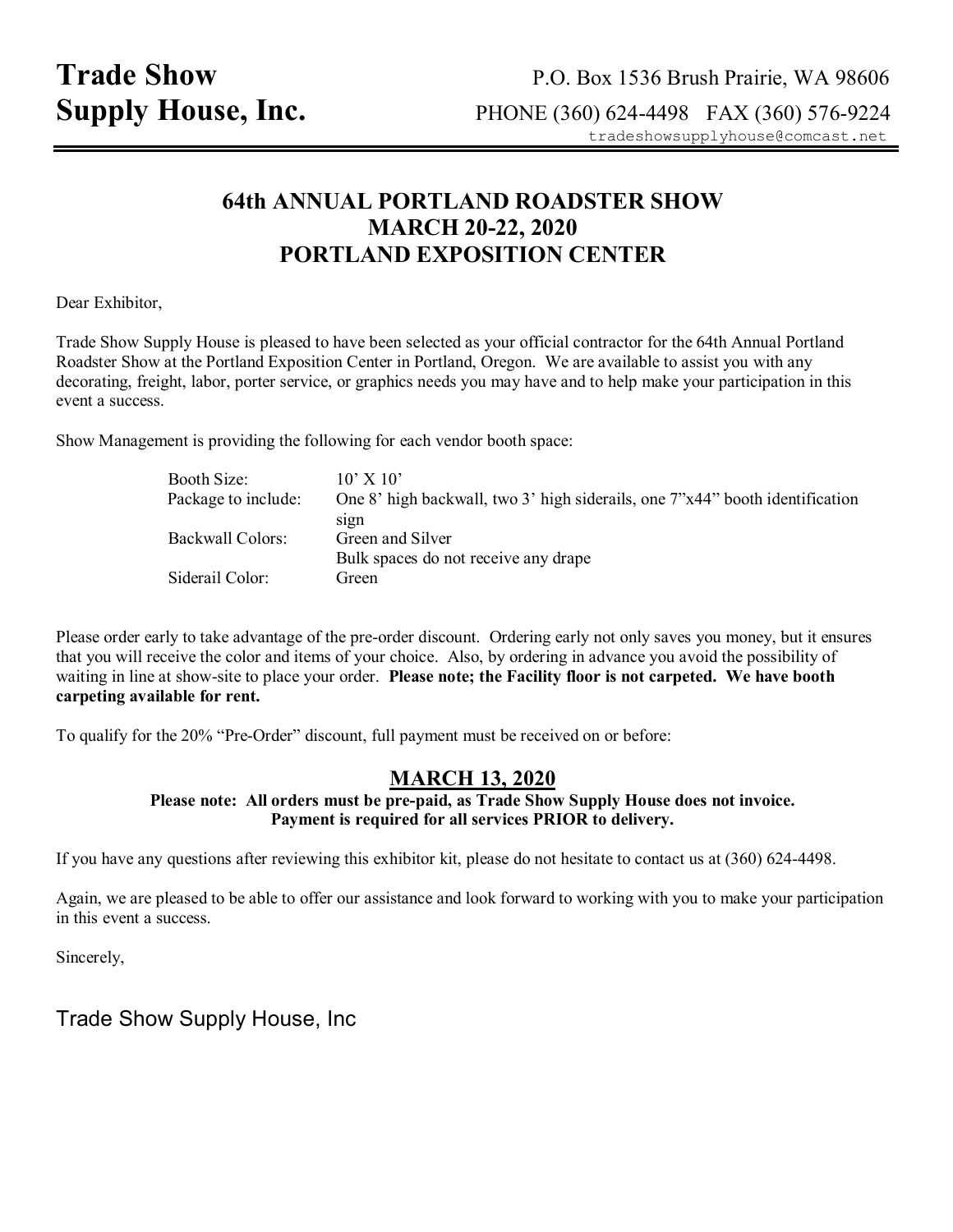# **Trade Show** P.O. Box 1536 Brush Prairie, WA 98606<br> **Supply House, Inc.** PHONE (360) 624-4498 FAX (360) 576-9224 **Supply House, Inc.**PHONE (360) 624-4498 FAX (360) 576-9224

tradeshowsupplyhouse@comcast.net

## RENTAL ORDER FORM EXCLUSIVELY FOR: **64th ANNUAL PORTLAND ROADSTER SHOW March 20-22, 2020**

**TERMS:** 

ALL ORDERS RECEIVED BY: **March 13, 2020** WILL BE GIVEN A 20% DISCOUNT TO BE CALCULATED AT THE BOTTOM OF THIS ORDER FORM. *ALL ORDERS MUST BE ACCOMPANIED WITH PAYMENT IN FULL.* \*ALL EQUIPMENT IS ON A RENTAL BASIS ONLY, WHICH INCLUDES DELIVERY TO AND PICK UP FROM BOOTH.

| Qty | <b>Description</b>                                                                                                                                 | Amount Qty          | <b>Description</b>                                                                                                                                                                                                            | <b>Amount</b> |
|-----|----------------------------------------------------------------------------------------------------------------------------------------------------|---------------------|-------------------------------------------------------------------------------------------------------------------------------------------------------------------------------------------------------------------------------|---------------|
|     | DISPLAY TABLES -30" HIGH x 30" WIDE                                                                                                                |                     | <b>CHAIRS</b>                                                                                                                                                                                                                 |               |
|     | 4' UNSKIRTED TABLE 30" HIGH                                                                                                                        | \$30.00             |                                                                                                                                                                                                                               |               |
|     | 6' UNSKIRTED TABLE 30" HIGH                                                                                                                        | \$40.00             | PLASTIC SIDE CHAIR                                                                                                                                                                                                            | \$10.00       |
|     | 8' UNSKIRTED TABLE 30" HIGH                                                                                                                        | \$50.00             | <b>FABRIC SIDE CHAIR</b>                                                                                                                                                                                                      | \$25.00       |
|     | <b>4' SKIRTED TABLE</b>                                                                                                                            | \$50.00             | <b>BARSTOOL</b>                                                                                                                                                                                                               | \$35.00       |
|     | 6' SKIRTED TABLE                                                                                                                                   | \$60.00             | <b>ACCESSORIES</b>                                                                                                                                                                                                            |               |
|     | 8' SKIRTED TABLE                                                                                                                                   | \$70.00             | WASTEBASKET                                                                                                                                                                                                                   | \$10.00       |
|     | TABLE SKIRT ONLY 30"H                                                                                                                              | \$25.00             | <b>EASEL</b>                                                                                                                                                                                                                  | \$20.00       |
|     | DISPLAY COUNTERS - 42" HIGH x 30" WIDE                                                                                                             |                     | <b>CHROME SIGN HOLDER</b>                                                                                                                                                                                                     | \$35.00       |
|     | 4' UNSKIRTED COUNTER 42" HIGH                                                                                                                      | \$40.00             | <b>STANCHION</b>                                                                                                                                                                                                              | \$20.00       |
|     | 6' UNSKIRTED COUNTER 42" HIGH                                                                                                                      | \$50.00             | 6' RED VELOUR ROPE                                                                                                                                                                                                            | \$15.00       |
|     | 8' UNSKIRTED COUNTER 42" HIGH                                                                                                                      | \$60.00             | COCKTAIL ROUND 30"H x 30"D                                                                                                                                                                                                    | \$40.00       |
|     | 4' SKIRTED COUNTER 42"H                                                                                                                            | \$60.00             | COCKTAIL ROUND 42"H x 30"D                                                                                                                                                                                                    | \$45.00       |
|     | 6' SKIRTED COUNTER 42"H                                                                                                                            | \$70.00             | <b>BLACKL LINEN (ALL ROUND TBLS)</b>                                                                                                                                                                                          | \$25.00       |
|     | 8' SKIRTED COUNTER 42"H                                                                                                                            | \$80.00             | <b>CUSTOM DRAPE</b>                                                                                                                                                                                                           |               |
|     | <b>COUNTER SKIRT ONLY 42"H</b>                                                                                                                     | \$30.00             | 3' HIGH DRAPE / PER LF                                                                                                                                                                                                        | \$3.50        |
|     | SKIRT COLORS AVAILABLE (CIRCLE CHOICE)                                                                                                             |                     | 8' HIGH DRAPE / PER LF                                                                                                                                                                                                        | \$6.00        |
|     | BLUE, WHITE, BLACK, RED, GREEN, TEAL,                                                                                                              |                     | <b>COLORS AVAILABLE (CIRCLE CHOICE)</b>                                                                                                                                                                                       |               |
|     | <b>BURGUNDY, SILVER</b>                                                                                                                            |                     | BLUE, WHITE, RED, BLACK, GREEN,                                                                                                                                                                                               |               |
|     |                                                                                                                                                    |                     | <b>SILVER, BURGUNDY</b>                                                                                                                                                                                                       |               |
|     |                                                                                                                                                    |                     | <b>HARDWARE</b>                                                                                                                                                                                                               |               |
|     | <b>BOOTH CARPET</b>                                                                                                                                |                     | <b>3' UPRIGHT WITH BASE</b>                                                                                                                                                                                                   | \$8.00        |
| Qty | <b>Description</b>                                                                                                                                 | <b>Amount</b>       | <b>8' UPRIGHT WITH BASE</b>                                                                                                                                                                                                   | \$10.00       |
|     | 9' X 10' BOOTH CARPET                                                                                                                              | \$80.00             | 9'-16' UPRIGHT WITH BASE                                                                                                                                                                                                      | \$20.00       |
|     | 9' X 20' BOOTH CARPET                                                                                                                              | \$160.00            | 6'-10' HORIZONTAL EXTENSION                                                                                                                                                                                                   | \$6.00        |
|     | 9' X 30' BOOTH CARPET                                                                                                                              | \$240.00            |                                                                                                                                                                                                                               |               |
|     | 9' X 40' BOOTH CARPET                                                                                                                              | \$320.00            | <b>SUBTOTAL</b>                                                                                                                                                                                                               | \$            |
|     | FOAM PADDING / SQ. FT                                                                                                                              | \$.60               |                                                                                                                                                                                                                               |               |
|     | VISQUEEN / SQ. FT                                                                                                                                  | $\overline{\$}$ .40 | -20% Pre-Order (By 3/13)                                                                                                                                                                                                      | \$            |
|     | CARPET COLORS AVAILABLE (circle choice)                                                                                                            |                     |                                                                                                                                                                                                                               |               |
|     | BLUE, RED, BLACK, GREEN, CHARCOAL                                                                                                                  |                     | <b>TOTAL Page 2:</b>                                                                                                                                                                                                          | \$            |
|     | * IF YOU REQUIRE ANY ADDITIONAL EQUIPMENT<br>NOT LISTED PLEASE CONTACT OUR CUSTOMER<br><b>SERVICE DEPARTMENT FOR ASSISTANCE.</b><br>(360) 624.4498 |                     | <b>Payment Information</b><br>CHECK: TRADE SHOW SUPPLY HOUSE, INC<br>CASH OR VISA MASTERCARD AMEX<br>*Please refer to Credit Charge Authorization<br>form included in this packet when paying by<br>Visa, MasterCard or AMEX. |               |

## **EXHIBITOR INFORMATION**

COMPANY: \_\_\_\_\_\_\_\_\_\_\_\_\_\_\_\_\_\_\_\_\_\_\_\_\_\_\_\_\_\_\_\_\_\_\_\_ CONTACT:\_\_\_\_\_\_\_\_\_\_\_\_\_\_\_\_\_\_\_\_\_\_\_\_\_\_\_\_\_

BOOTH #:\_\_\_\_\_\_\_\_\_\_\_\_\_\_\_\_\_\_\_\_\_\_\_\_\_\_\_\_\_\_\_\_\_\_\_\_\_\_ PHONE: \_\_\_\_\_\_\_\_\_\_\_\_\_\_\_\_\_\_\_\_\_\_\_\_\_\_\_\_\_\_\_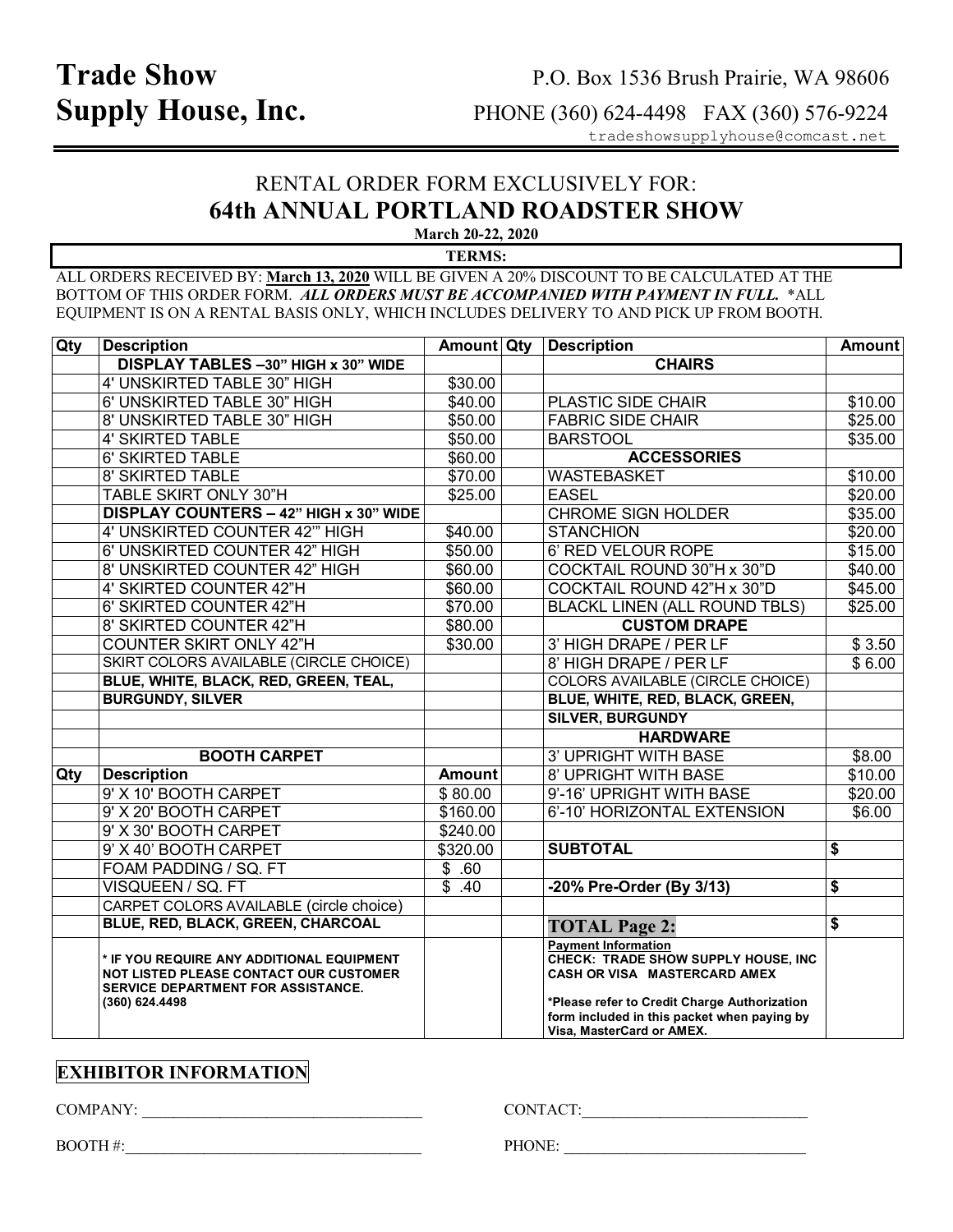# **Trade Show** P.O. Box 1536 Brush Prairie, WA 98606<br> **Supply House, Inc.** PHONE (360) 624-4498 FAX (360) 576-9224 **Supply House, Inc.**PHONE (360) 624-4498 FAX (360) 576-9224

tradeshowsupplyhouse@comcast.net

### MATERIAL HANDLING ORDER FORM EXCLUSIVELY FOR: **64th ANNUAL PORTLAND ROADSTER SHOW MARCH 20-22, 2020**

| <b>MATERIAL HANDLING TERMS:</b>                                                                                                                                                                                                                                                                                                                                                                                                                                                                                          |                                                                                                                                                                                                                                                                                                                     |  |  |  |  |  |  |
|--------------------------------------------------------------------------------------------------------------------------------------------------------------------------------------------------------------------------------------------------------------------------------------------------------------------------------------------------------------------------------------------------------------------------------------------------------------------------------------------------------------------------|---------------------------------------------------------------------------------------------------------------------------------------------------------------------------------------------------------------------------------------------------------------------------------------------------------------------|--|--|--|--|--|--|
| **We will accept your shipment, deliver it to your booth space on the day set-up begins.<br>** After the show is completed we will remove re-crated freight from your booth and place it with a common carrier for outbound shipping.<br>** All freight handled by Trade Show Supply House representatives is subject to material handling service charge.<br>** All freight and shipping charges incurred are the sole responsibility of the exhibitor<br>and are not included in the Material Handling Service Charge. |                                                                                                                                                                                                                                                                                                                     |  |  |  |  |  |  |
| ** All Material Handling Service Charges must be received prior to Acceptance of any shipments by Trade Show Supply House, Inc.                                                                                                                                                                                                                                                                                                                                                                                          |                                                                                                                                                                                                                                                                                                                     |  |  |  |  |  |  |
| <b>ADVANCE SHIPMENTS</b>                                                                                                                                                                                                                                                                                                                                                                                                                                                                                                 |                                                                                                                                                                                                                                                                                                                     |  |  |  |  |  |  |
| Advanced freight should be sent to Trade Show Supply House warehouse and must arrive by 4:00 pm on March 17th.                                                                                                                                                                                                                                                                                                                                                                                                           |                                                                                                                                                                                                                                                                                                                     |  |  |  |  |  |  |
| Direct shipment to: YOUR COMPANY AND BOOTH #                                                                                                                                                                                                                                                                                                                                                                                                                                                                             |                                                                                                                                                                                                                                                                                                                     |  |  |  |  |  |  |
|                                                                                                                                                                                                                                                                                                                                                                                                                                                                                                                          | <b>64th Annual Portland Roadster Show</b><br>c/o Trade Show Supply House, Inc.                                                                                                                                                                                                                                      |  |  |  |  |  |  |
| 17402 NE Delfel Road                                                                                                                                                                                                                                                                                                                                                                                                                                                                                                     |                                                                                                                                                                                                                                                                                                                     |  |  |  |  |  |  |
| Ridgefield, WA 98642                                                                                                                                                                                                                                                                                                                                                                                                                                                                                                     |                                                                                                                                                                                                                                                                                                                     |  |  |  |  |  |  |
| Material Handling Service Charges For Advanced Shipments                                                                                                                                                                                                                                                                                                                                                                                                                                                                 |                                                                                                                                                                                                                                                                                                                     |  |  |  |  |  |  |
| <b>SHIPMENT WEIGHT</b>                                                                                                                                                                                                                                                                                                                                                                                                                                                                                                   | $\frac{\ }{\ }$ lbs                                                                                                                                                                                                                                                                                                 |  |  |  |  |  |  |
| x RATE (per 100 lbs.) 540.00                                                                                                                                                                                                                                                                                                                                                                                                                                                                                             |                                                                                                                                                                                                                                                                                                                     |  |  |  |  |  |  |
| MINIMUM CHARGE 200 lbs 580.00                                                                                                                                                                                                                                                                                                                                                                                                                                                                                            |                                                                                                                                                                                                                                                                                                                     |  |  |  |  |  |  |
| $=$ ESTIMATED CHARGE                                                                                                                                                                                                                                                                                                                                                                                                                                                                                                     |                                                                                                                                                                                                                                                                                                                     |  |  |  |  |  |  |
| *Please note: Pre-Order Discount does not apply to Material Handling Charges                                                                                                                                                                                                                                                                                                                                                                                                                                             |                                                                                                                                                                                                                                                                                                                     |  |  |  |  |  |  |
|                                                                                                                                                                                                                                                                                                                                                                                                                                                                                                                          |                                                                                                                                                                                                                                                                                                                     |  |  |  |  |  |  |
| <b>DIRECT SHIPMENTS</b>                                                                                                                                                                                                                                                                                                                                                                                                                                                                                                  |                                                                                                                                                                                                                                                                                                                     |  |  |  |  |  |  |
| Freight sent directly to the show must arrive March 18 <sup>th</sup> - 20 <sup>th</sup> only.                                                                                                                                                                                                                                                                                                                                                                                                                            |                                                                                                                                                                                                                                                                                                                     |  |  |  |  |  |  |
| Direct shipment to: YOUR COMPANY AND BOOTH #                                                                                                                                                                                                                                                                                                                                                                                                                                                                             |                                                                                                                                                                                                                                                                                                                     |  |  |  |  |  |  |
| <b>64th Annual Portland Roadster Show</b>                                                                                                                                                                                                                                                                                                                                                                                                                                                                                |                                                                                                                                                                                                                                                                                                                     |  |  |  |  |  |  |
| c/o Trade Show Supply House, Inc.<br>Portland Exposition Center                                                                                                                                                                                                                                                                                                                                                                                                                                                          |                                                                                                                                                                                                                                                                                                                     |  |  |  |  |  |  |
| 2060 North Marine Drive                                                                                                                                                                                                                                                                                                                                                                                                                                                                                                  |                                                                                                                                                                                                                                                                                                                     |  |  |  |  |  |  |
| Portland, OR 97217                                                                                                                                                                                                                                                                                                                                                                                                                                                                                                       |                                                                                                                                                                                                                                                                                                                     |  |  |  |  |  |  |
| Material Handling Service Charges For Direct Shipments                                                                                                                                                                                                                                                                                                                                                                                                                                                                   |                                                                                                                                                                                                                                                                                                                     |  |  |  |  |  |  |
| <b>SHIPMENT WEIGHT</b>                                                                                                                                                                                                                                                                                                                                                                                                                                                                                                   | $\frac{1}{2}$ $\frac{1}{2}$ $\frac{1}{2}$ $\frac{1}{2}$ $\frac{1}{2}$ $\frac{1}{2}$ $\frac{1}{2}$ $\frac{1}{2}$ $\frac{1}{2}$ $\frac{1}{2}$ $\frac{1}{2}$ $\frac{1}{2}$ $\frac{1}{2}$ $\frac{1}{2}$ $\frac{1}{2}$ $\frac{1}{2}$ $\frac{1}{2}$ $\frac{1}{2}$ $\frac{1}{2}$ $\frac{1}{2}$ $\frac{1}{2}$ $\frac{1}{2}$ |  |  |  |  |  |  |
| $x$ RATE (per 100 lbs.)                                                                                                                                                                                                                                                                                                                                                                                                                                                                                                  | $\frac{\text{S35.00}}{}$                                                                                                                                                                                                                                                                                            |  |  |  |  |  |  |
| <b>MINIMUM CHARGE 200 lbs \$70.00</b>                                                                                                                                                                                                                                                                                                                                                                                                                                                                                    |                                                                                                                                                                                                                                                                                                                     |  |  |  |  |  |  |
| = ESTIMATED CHARGE                                                                                                                                                                                                                                                                                                                                                                                                                                                                                                       |                                                                                                                                                                                                                                                                                                                     |  |  |  |  |  |  |

\*Please note: Pre-Order Discount does not apply to Material Handling Charges

**COMPANY: BOOTH #:** 

**TOTAL WEIGHT**  $X = $0.35$  **or**  $$0.40$  **PER POUND = TOTAL Page 3:**  $$$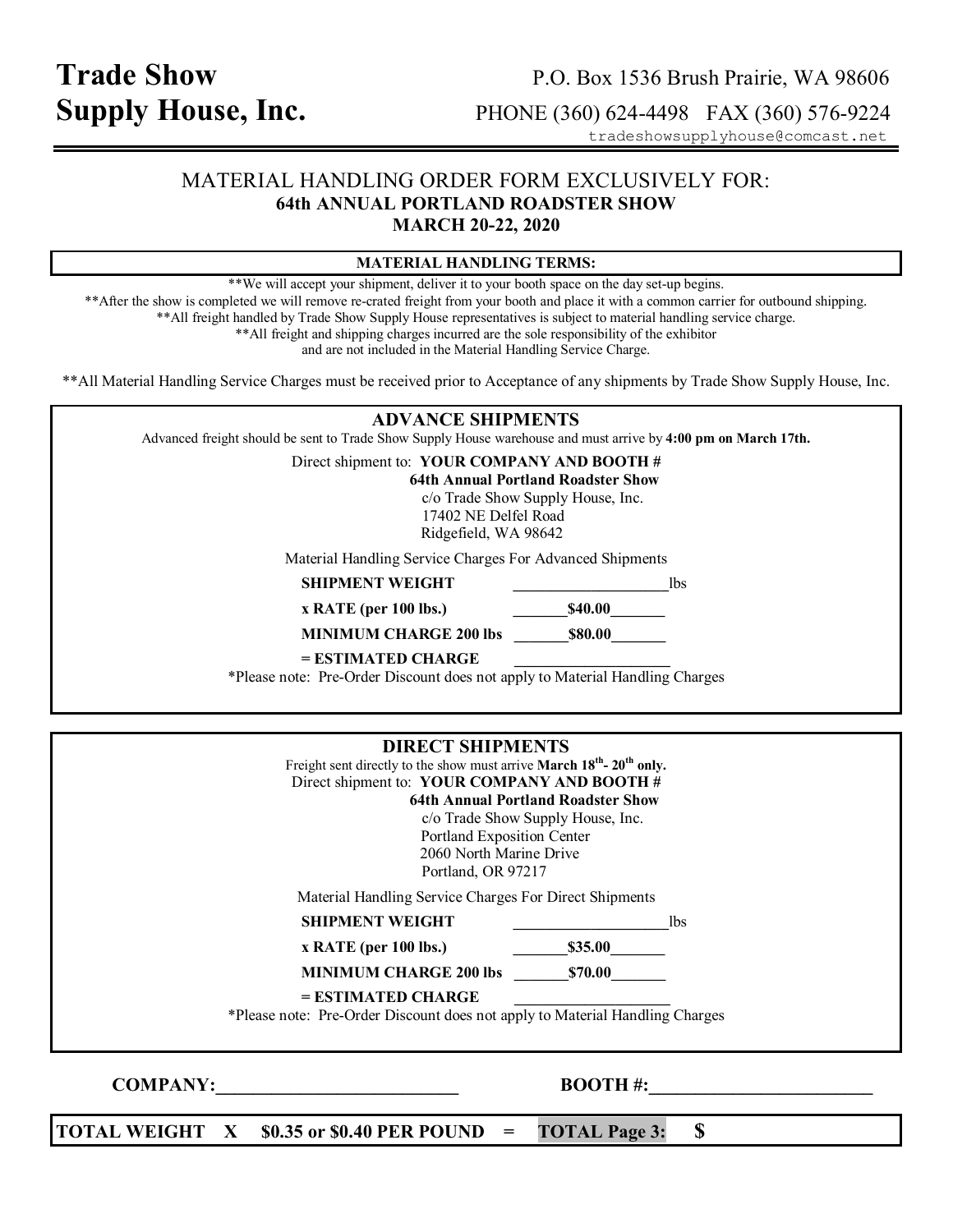### **LABOR AND FORKLIFT** ORDER FORM EXCLUSIVELY FOR: **64th ANNUAL PORTLAND ROADSTER SHOW MARCH 20-22, 2020**

### **LABOR AND SET-UP TERMS/PLEASE INDICATE SERVICES DESIRED:**

| <b>TRADE SHOW SUPPLY HOUSE SUPERVISED LABOR: (One hour minimum per worker)</b><br>Trade Show Supply House, Inc. will supervise labor to unpack and install display before exhibitor<br>arrives. This labor also includes the dismantling, packing and arranging for shipping at the close of the<br>show.                                                   |
|-------------------------------------------------------------------------------------------------------------------------------------------------------------------------------------------------------------------------------------------------------------------------------------------------------------------------------------------------------------|
| <b>EXHIBITOR SUPERVISED LABOR: (One hour minimum per worker)</b><br>Trade Show Supply House, Inc. will not proceed without exhibit/display house supervision. Exhibitor<br>will supervise: (Please check all boxes that apply and fill in appropriate areas)<br>$\Box$ Installation                                                                         |
| Exhibitor will need worker on (date) at (time) AM PM for (hours)                                                                                                                                                                                                                                                                                            |
| $\Box$ Dismantle                                                                                                                                                                                                                                                                                                                                            |
| Exhibitor will need____ worker on (date)_______ at (time)_______ AM PM for (hours)________                                                                                                                                                                                                                                                                  |
| <b>FORKLIFT EXHIBITOR SUPERVISED:</b> (One half (1/2) hour minimum)<br>Due to liability, forklift rental is not available without an authorized Trade Show Supply House<br>operator. *5,000 pound maximum capacity.<br>$\Box$ Installation<br><b>Dismantle</b><br>Exhibitor will need______ forklift on (date)__________at (time)_________AM_PM for (hours) |
| Describe work to be done:                                                                                                                                                                                                                                                                                                                                   |
|                                                                                                                                                                                                                                                                                                                                                             |

### **LABOR AND FORKLIFT RATES**

| Labor Straight Time    | Between 8:00am to 5:00pm Monday – Friday                                 | $$60.00$ per hour  |
|------------------------|--------------------------------------------------------------------------|--------------------|
| Labor Overtime         | Before 8:00am and after 5:00pm and all day Saturday, Sunday and Holidays | $$90.00$ per hour  |
|                        |                                                                          |                    |
| Forklift Straight Time | Between 8:00am to 5:00pm Monday – Friday                                 | $$80.00$ per hour  |
| Forklift Overtime      | Before 8:00am and after 5:00pm and all day Saturday, Sunday and Holidays | $$120.00$ per hour |

Please **estimate** the number of workers and hours per worker needed below.

|              | No. of workers | $\mathbf{X}$ | Hours per worker $=$ Total worker hours | Rate | $=$ | Total |
|--------------|----------------|--------------|-----------------------------------------|------|-----|-------|
| Installation |                |              |                                         |      |     |       |
| Dismantle    |                |              |                                         |      |     |       |

**\*PLEASE NOTE: PRE-ORDER DISCOUNT DOES NOT APPLY TO ANY LABOR CHARGES** 

COMPANY: \_\_\_\_\_\_\_\_\_\_\_\_\_\_\_\_\_\_ BOOTH #:\_\_\_\_\_\_\_\_\_\_\_\_\_\_\_\_\_\_\_\_

**TOTAL Page 4:**  $\qquad \qquad$  \$